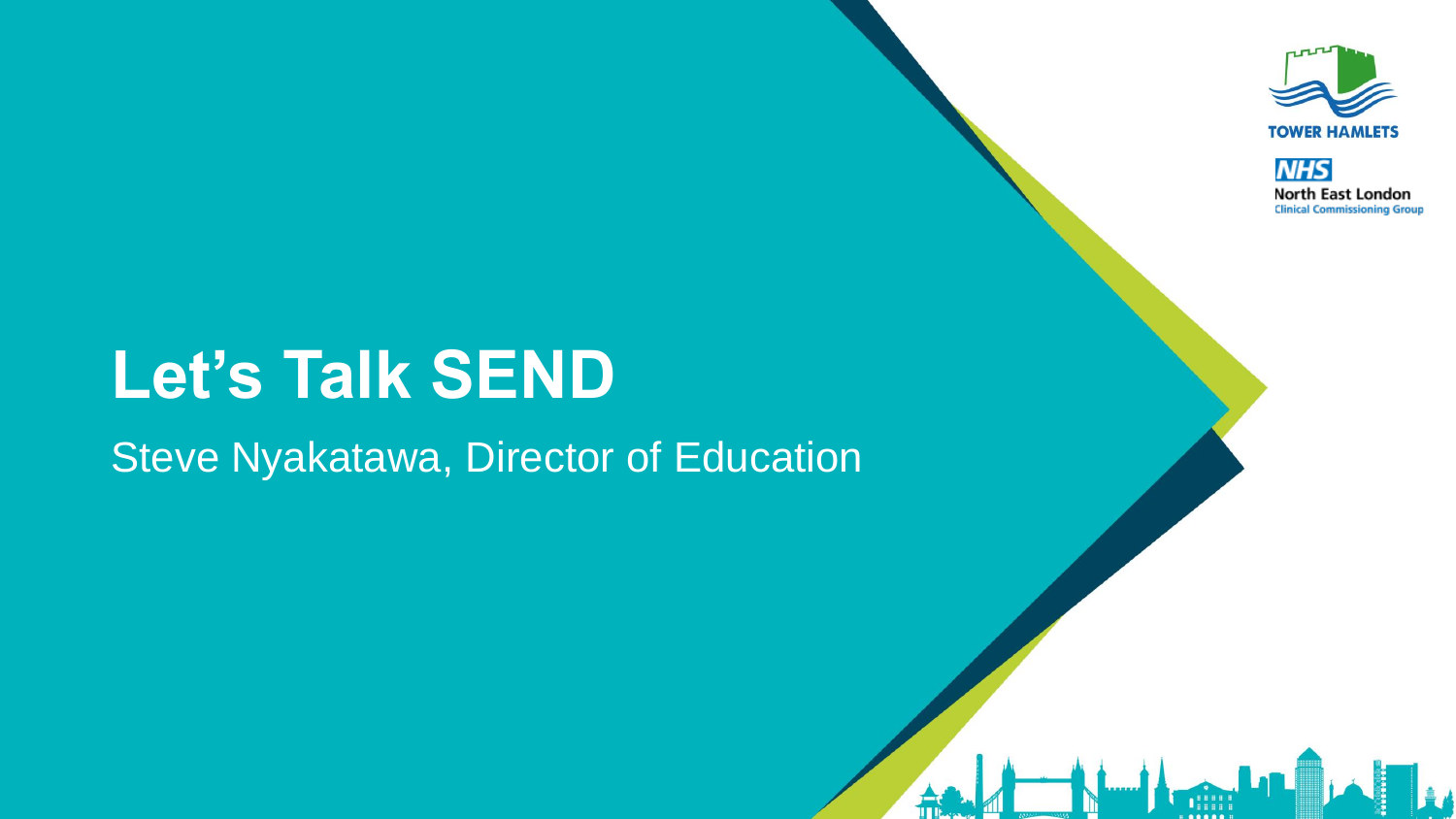### **Local Area Leadership**



**North East London** 

**NHS** 

- Support for Children and Families with SEND is a priority for Tower Hamlets as a local area.
- The Tower Hamlets Health and Wellbeing Board has overall responsibility for SEND in the Local Area.

#### SEND Improvement Board

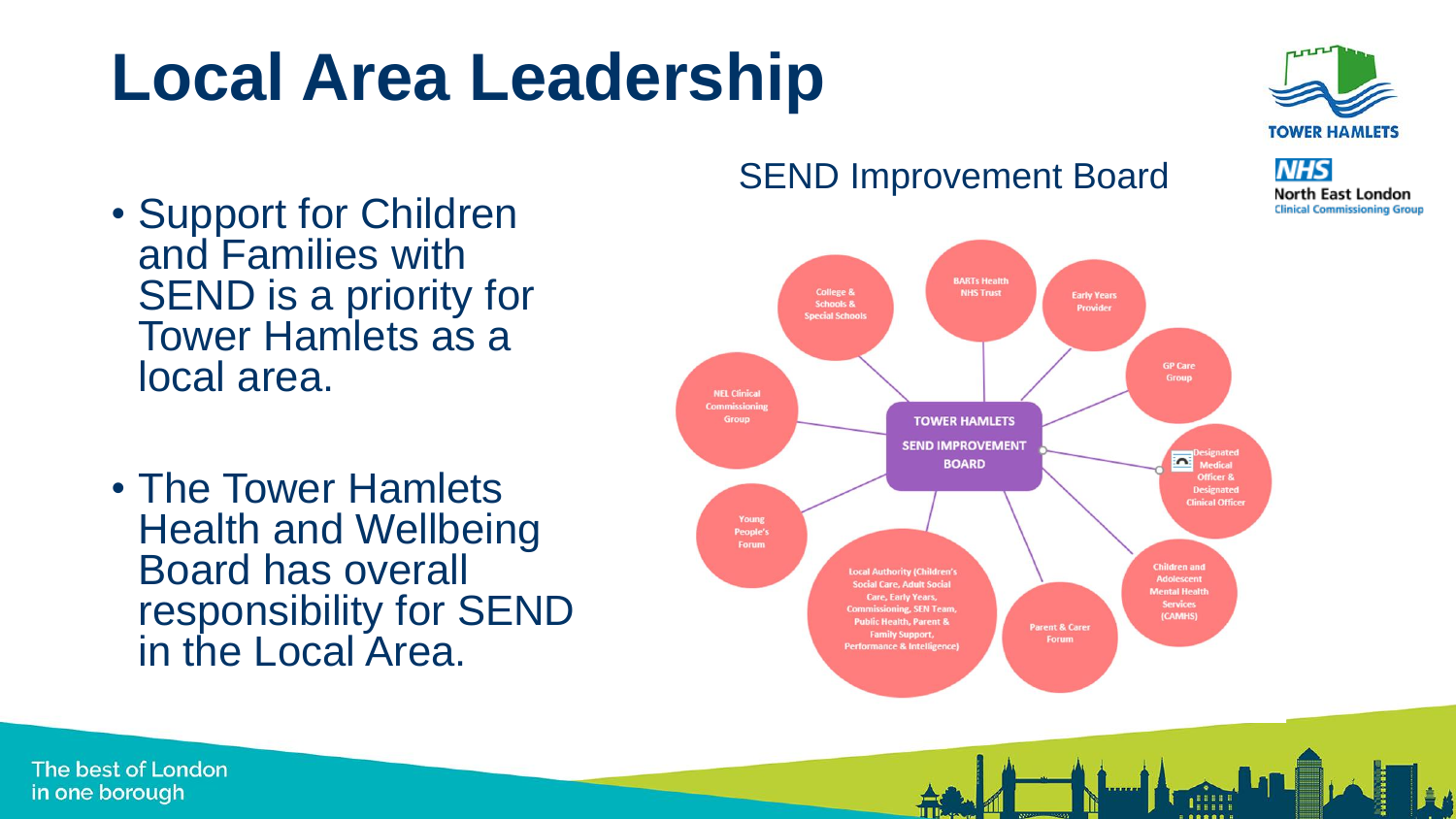## **Local Area Inspection**



North East London inical Commissioning Group

**NHS** 

- Took place from the 28th June to the 2nd July 2021
- Undertaken jointly by Ofsted and the Care Quality Commission (CQC).
- The Local Area produced a Written Statement of Action (WSOA) setting out how the Local Area will tackle the weaknesses identified.
- The WSOA is published on the Local Offer and is monitored by the SEND Improvement Board.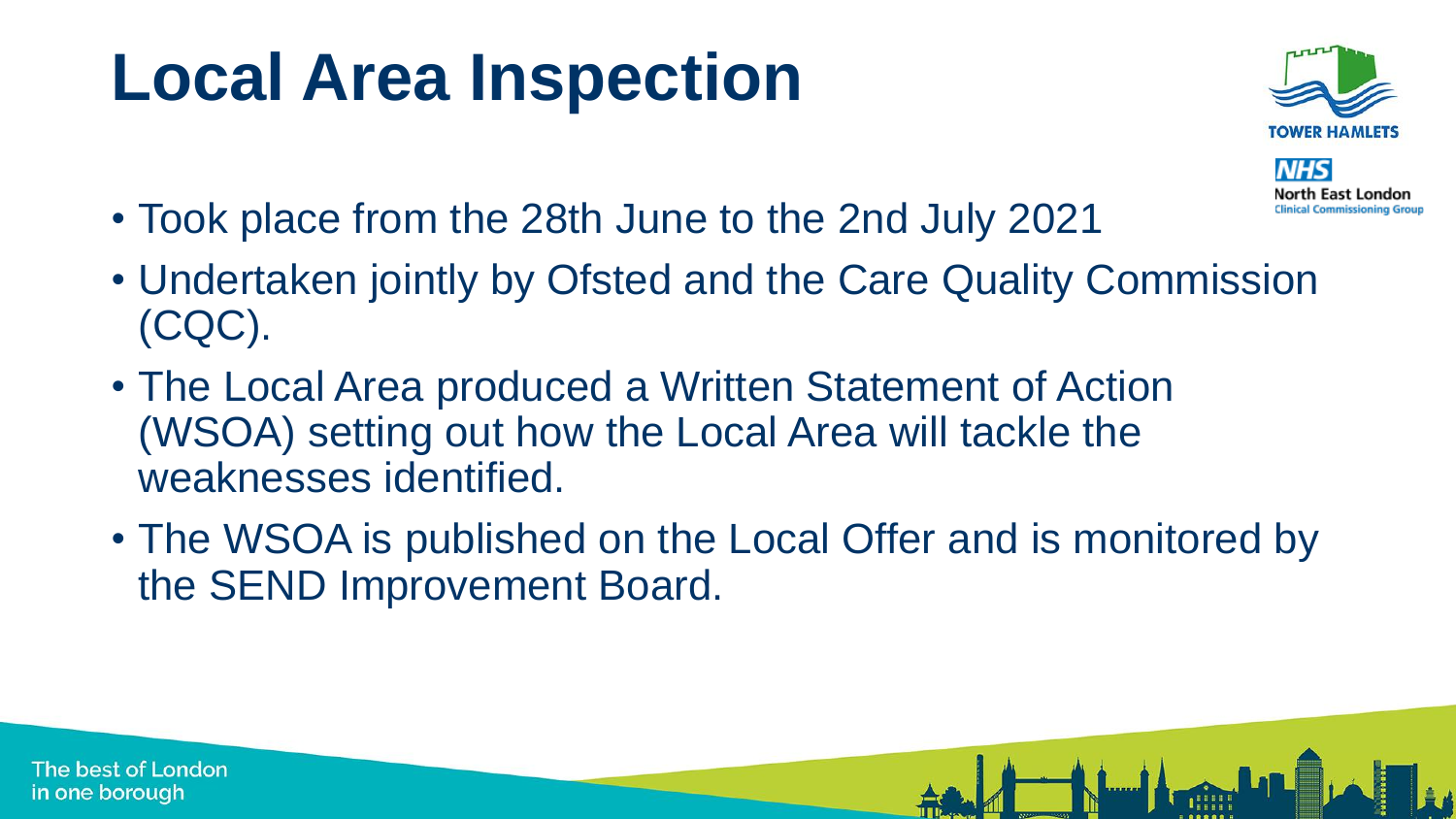# **Local Area Inspection – system Strengths**



**NHS** 

- Pace of improvement has accelerated since 2018 notable that we have North East London been able to maintain this through the pandemic.
- Children with SEND achieve well at school and young people are supported into employment
- Good support to schools and early years providers for children with SEND.
- Parents and young people are involved in strategic meetings and influence decision making.
- Therapists and mental health professionals measure the effectiveness of their work with individual children and young people.
- Many services are highly regarded including SENDIASS, Behaviour and Attendance and the Sensory Service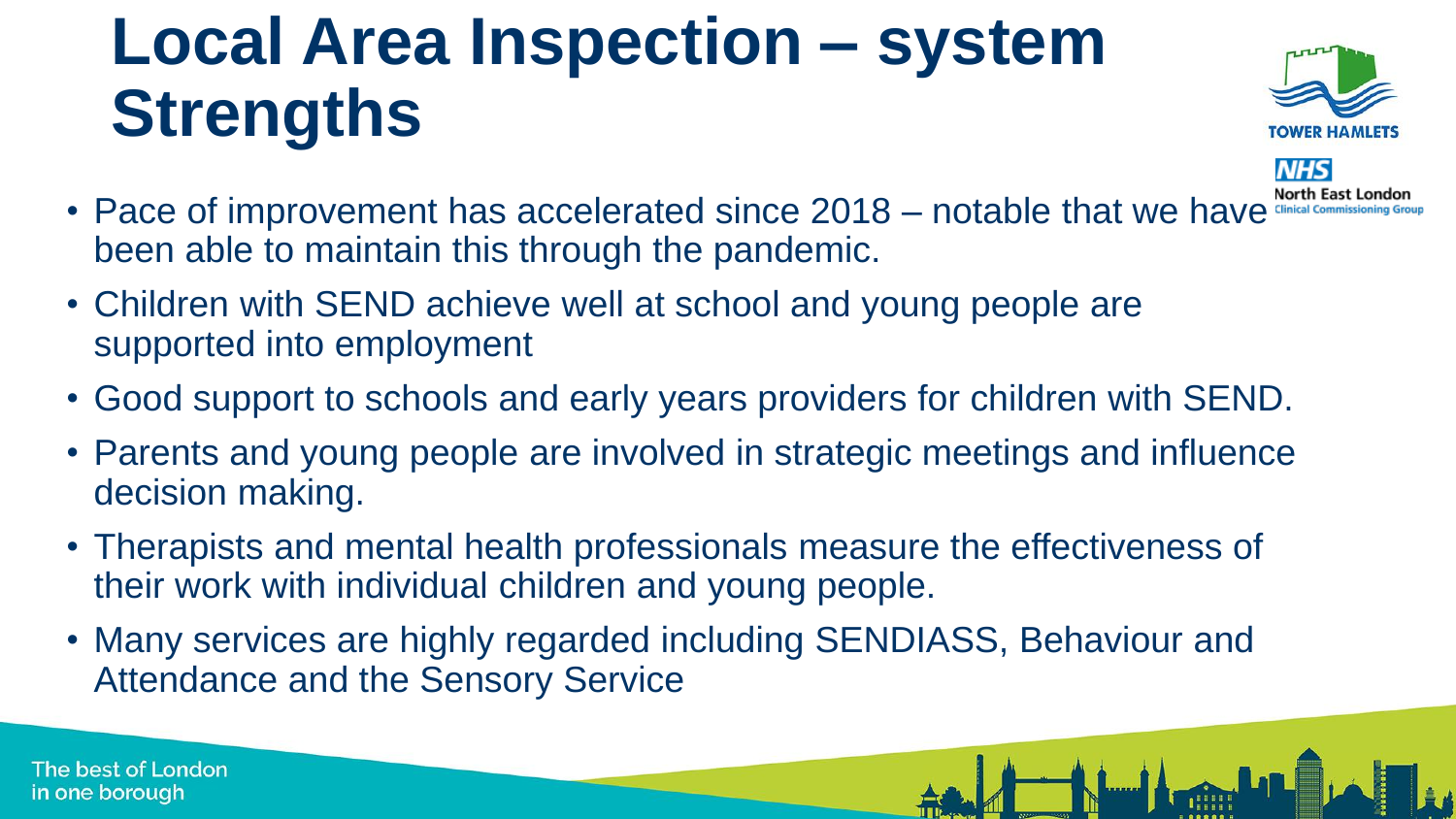### **Local Area Inspection – Area of Weakness**



North East London inical Commissioning Grou

**NHS** 

- **Quality and oversight of EHC Plans including the annual review process**
- **ASD assessment and diagnosis waiting times**
- **Speech and language provision**
- **Communication between area leaders and parents**
- Our improvement plan covers a wider range of areas but these are our main focus.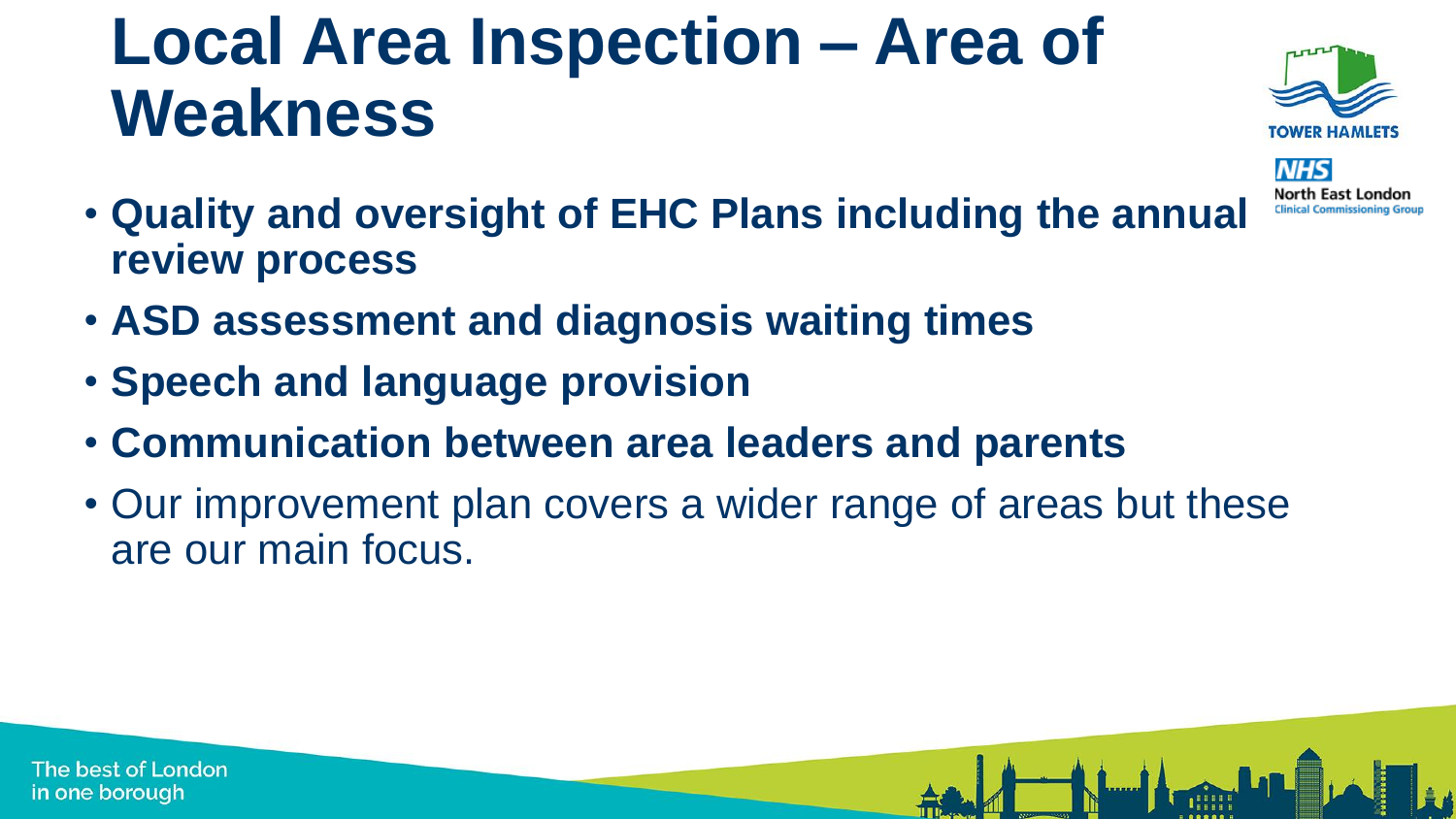## **Written Statement of Action**





- WSoA only covers the 4 areas of significant weakness. Other areas North East London remain within the Improvement Plan.
- Four workstreams
	- 1. EHCP & Annual Reviews led by John O'Shea (Head of SEND) and James Dodd (DCO)
	- 2. Assessment and Diagnosis of ASD Led by Tony Parker (Head of Children's Commissioning), Abdul Quddus (Deputy Head of Early Help) and Jo Conroy (General Manager, Paediatrics)
	- 3. Speech and Language Therapy led by Tony Parker(Head of Children's Commissioning), and James Dodd (DCO)
	- 4. Communication between Local Area leaders and parents led by Steve Nyakatawa (Director of Education), and Jill McGinley (Head of Parent and Family Support)